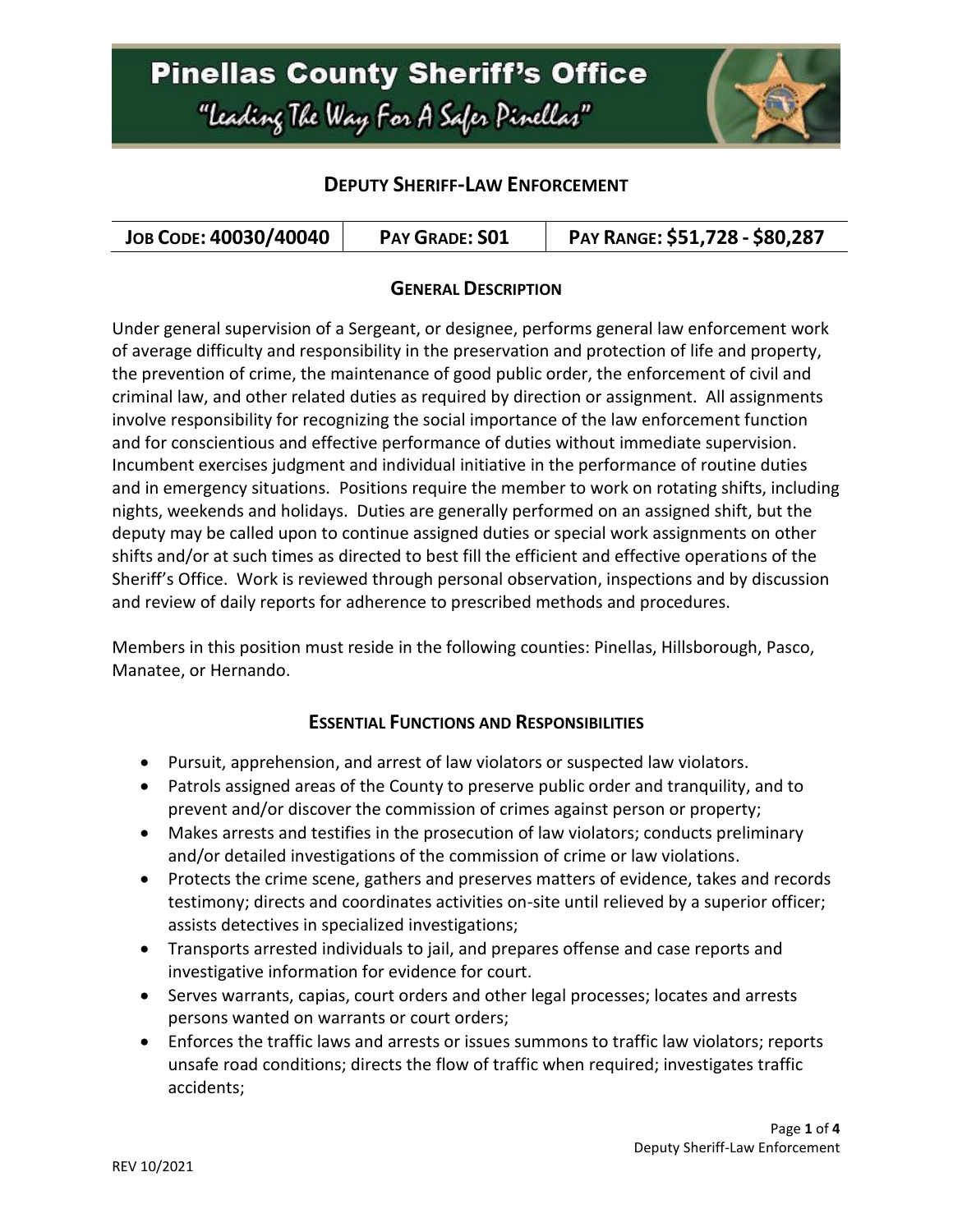

- Participates in work involving juveniles, making preliminary and/or detailed investigation and follow-up, referring such cases as needed to Juvenile Court;
- Assists in the training of Personnel;
- Participates in Sheriff's Office recruitment and community relations activities as directed.

#### **QUALIFICATIONS**

- High school graduation or equivalent diploma from an institution accredited by an accrediting body recognized by the U. S. Dept. of Education or licensed as a degree granting institution by the Commission for Independent Education.
- Certification of completion of law enforcement training as required by the State of Florida.
- Meet requirements and standards of the Florida Criminal Justice Standards and Training Commission as authorized by F.S.S. 943.13.
- Requires that the member be at least 21 years of age.
- Must possess a valid Florida Driver's License.

#### **KNOWLEDGE, SKILLS, AND ABILITIES**

- Knowledge of the application of modern law enforcement principles and practices.
- Knowledge of the importance of law enforcement work, the geography of Pinellas County, its unincorporated areas, and the general roadway system of the County.
- Knowledge of General Orders and standard operating procedures.
- Knowledge of applicable laws, ordinances, rules and regulations.
- Knowledge of first aid practices.
- Ability to understand and carry out oral and written instructions.
- Ability to react quickly and calmly in emergency situations.
- Ability to cope with stressful situations and perform calmly under stressful conditions
- Ability to work closely with others as a team.
- Ability to prepare and present clear, accurate, concise and objective written and oral reports.
- Ability to enforce the law with firmness, tact and impartiality and to deal courteously with the public.
- Ability to recognize and understand the emotional and physical reactions of both victims and perpetrators of crimes.
- Ability to maintain a level of physical conditioning to be able to physically subdue, restrain, and apprehend law violators.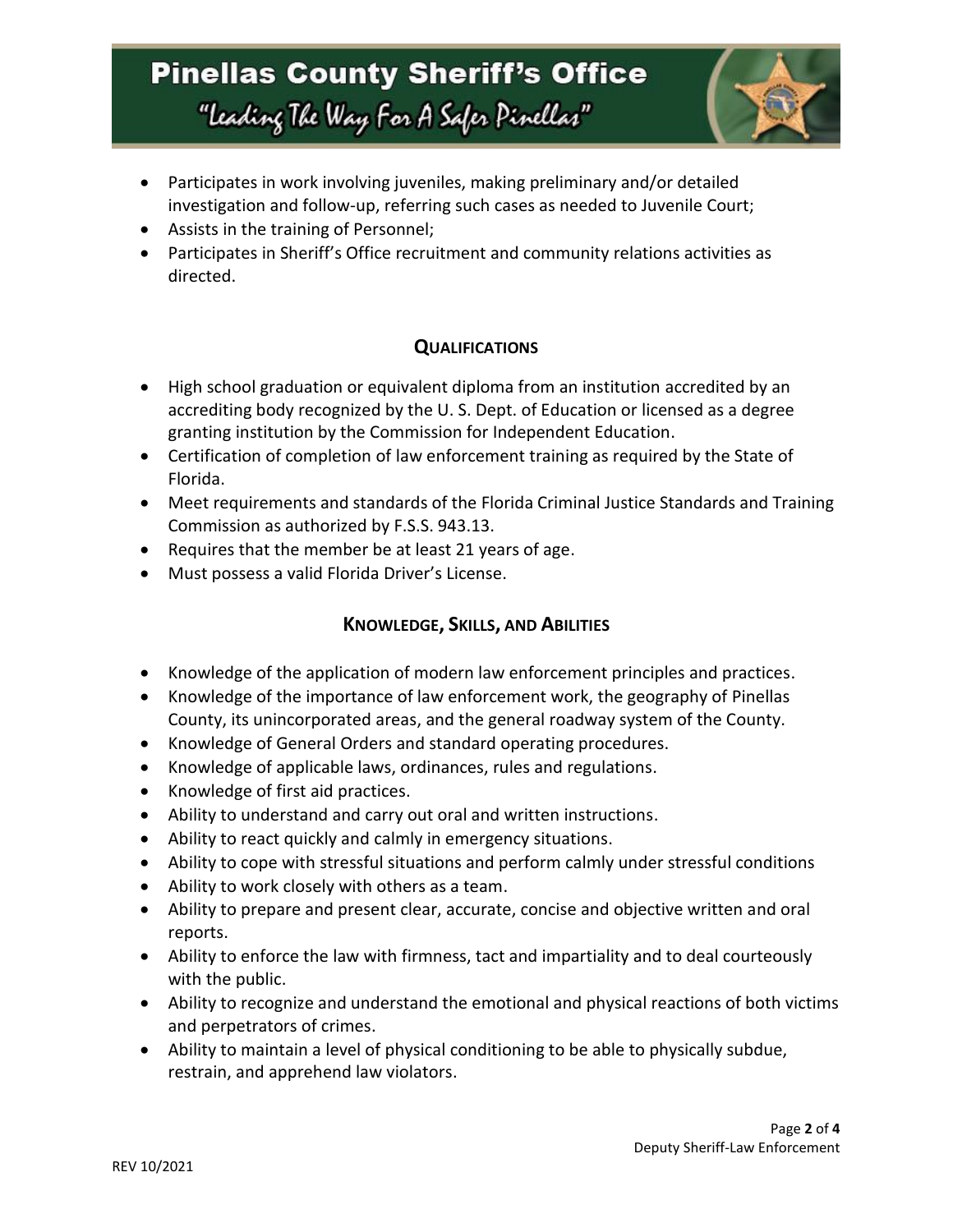

- Ability to meet requirements of periodic in-service training in all high liability areas (firearms, defensive tactics, A.S.P., tactical driving).
- Ability to render physical assistance.
- Ability to adhere, at all times, to the standards and principles of honesty and integrity, and to keep your private life unsullied as an example to all.
- Ability to comply with the Drug Free Workplace Act.
- Skill in calmly and systematically eliciting critical information from individuals who may be injured and/or highly emotional.

### **PHYSICAL ABILITIES**

The physical abilities listed below are requirements to perform the essential functions and responsibilities.

- Requires satisfactory medical standards as stated on FDLE form CJSTC 75A, agency medical physical clearance form, and the following:
	- $\circ$  Visual acuity of 20/30 vision standard in each eye; if corrective lenses must be used to satisfy 20/30 vision standard, uncorrected vision should be no worse than 20/100 in each eye.
	- $\circ$  Hearing acuity, single hearing levels should not exceed 25 decibels at either 500, 1000, or 2000 Hz nor exceed 30 decibels at 3000 Hz frequencies in each ear.
- Ability to lift 50 lbs. from floor to waist.
- Ability to perceive sounds at normal voice range and sounds transmitted by radio and sirens.
- Ability to operate authorized revolver or semi-automatic handguns designated by the agency from a standing, crouching, kneeling, or prone position with either hand with accuracy; essentials for this requirement shall consist of, but not be limited to, the following: grip, stance, sighting under various lighting conditions, trigger control, body positioning, drawing techniques and loading/unloading.
- Ability to drive a motor vehicle in a safe and efficient manner. Essentials for this requirement shall include, but not be limited to the following:
	- o Ability to sit in a standard car seat.
	- o Ability to use right foot for operation of gas pedal.
	- o Ability to use right foot for operation of brake pedal.
	- o Ability to use column gearshift.
	- o Ability to obtain and maintain a valid Florida driver's license (minimum Class E)
	- $\circ$  Ability to utilize standard vehicle emergency equipment; ability to use mirrors for safe vehicle operation.
	- o Ability to properly identify colors utilized in descriptions.